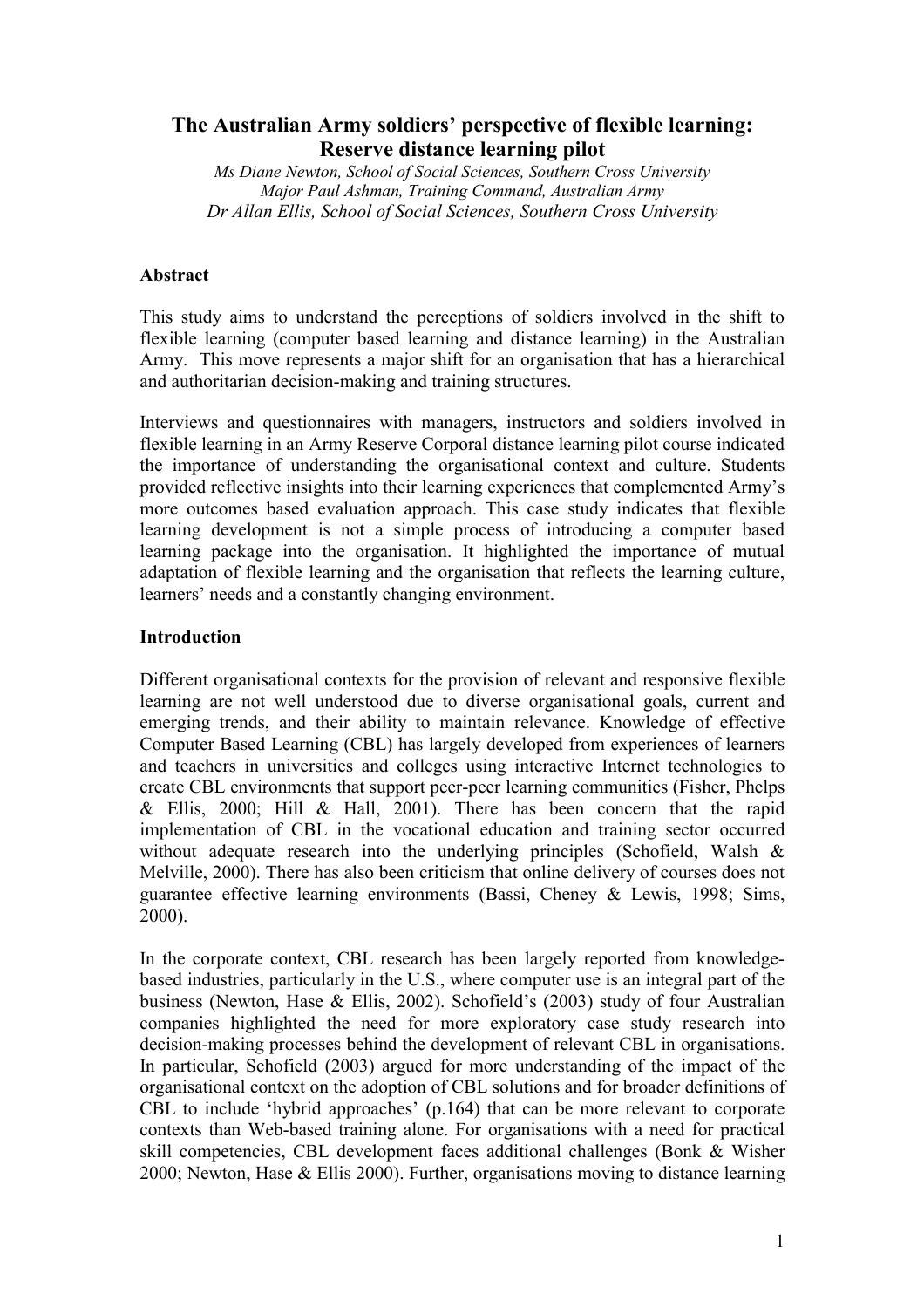incorporating CBL face challenges in understanding and supporting learners' needs in this new environment (Hawksley & Owen, 2002), while adopting creative approaches to meet organisational priorities (Hampton & Bartram, 2002).

This case study investigates Army reserve soldiers' experiences in a pilot course offering CBL by distance. This study was designed to provide an independent perspective of students' reaction and progress with the CBL delivered by distance; while incorporating Army's internal course evaluation results. Army defines courses where multiple people are trained as Collective Training; this course falls into this definition. All collective training is evaluated and seeks to assess and improve the relevance, accuracy and currency of collective training. It involves collecting and processing information to confirm the training's relevance, and identifying any changes necessary to reflect current and developing needs. Collective training evaluation is a non-linear process consisting of four elements: obtaining feedback by conducting a discussion session at the end of the course, measuring collective training outcomes typically trainee competency results, reporting collective training outcomes preparing a post course report, and corrective action with recommendations.

Thus, the independent study aimed to supplement Army's planned evaluation by focusing on factors influencing learning processes, rather than only outcomes. This represents a shift from a behaviourist approach to evaluation (What did they learn?) to a more constructivist approach (What was the learning experience?) as described by Gunawardena et al (2000). It was proposed that this approach would provide greater understanding of how the distance learning experience could be improved.

The current study was also informed by other recent studies undertaken to understand the soldiers' perspective of CBL, including: an historical document analysis and managers' perspective (Ellis & Newton, 2004); interviews with instructional designers and courseware developers (Newton & Ellis, 2004) and interviews with instructors involved in CBL. In turn, this study has informed the development of Army's flexible learning plans. Thus, an action research approach is developing with cycles of data collection and analysis informing the next stage of research (Dick, 2002).

# **Research method**

The Army Reserve Corporal pilot course was conducted at an Army Regional Training Centre, from 16 July to 7 November 2004. All residential components of the course were conducted at this centre. The course was conducted in three phases:

- 1. Induction weekend: 2.5 days from 16 July to 18 July.
- 2. Distance learning: 7 days using CBL from 19 July to 21 October.
- 3. Residential: 16 days from 21 October to 7 November.

During the residential component students had the opportunity to confirm prior learning and apply the knowledge, skills and attitudes that they have gained through completing the initial training weekend and the distance learning CD-ROM packages. The distance learning CD-ROM packages covered competency units in the following areas: 'Operations' (tasks and responsibilities as a Corporal Section Commander in defensive operations); 'Leadership'; 'Training' (e.g. 'Training Small Groups') and, 'Administration' (e.g. 'Risk Management').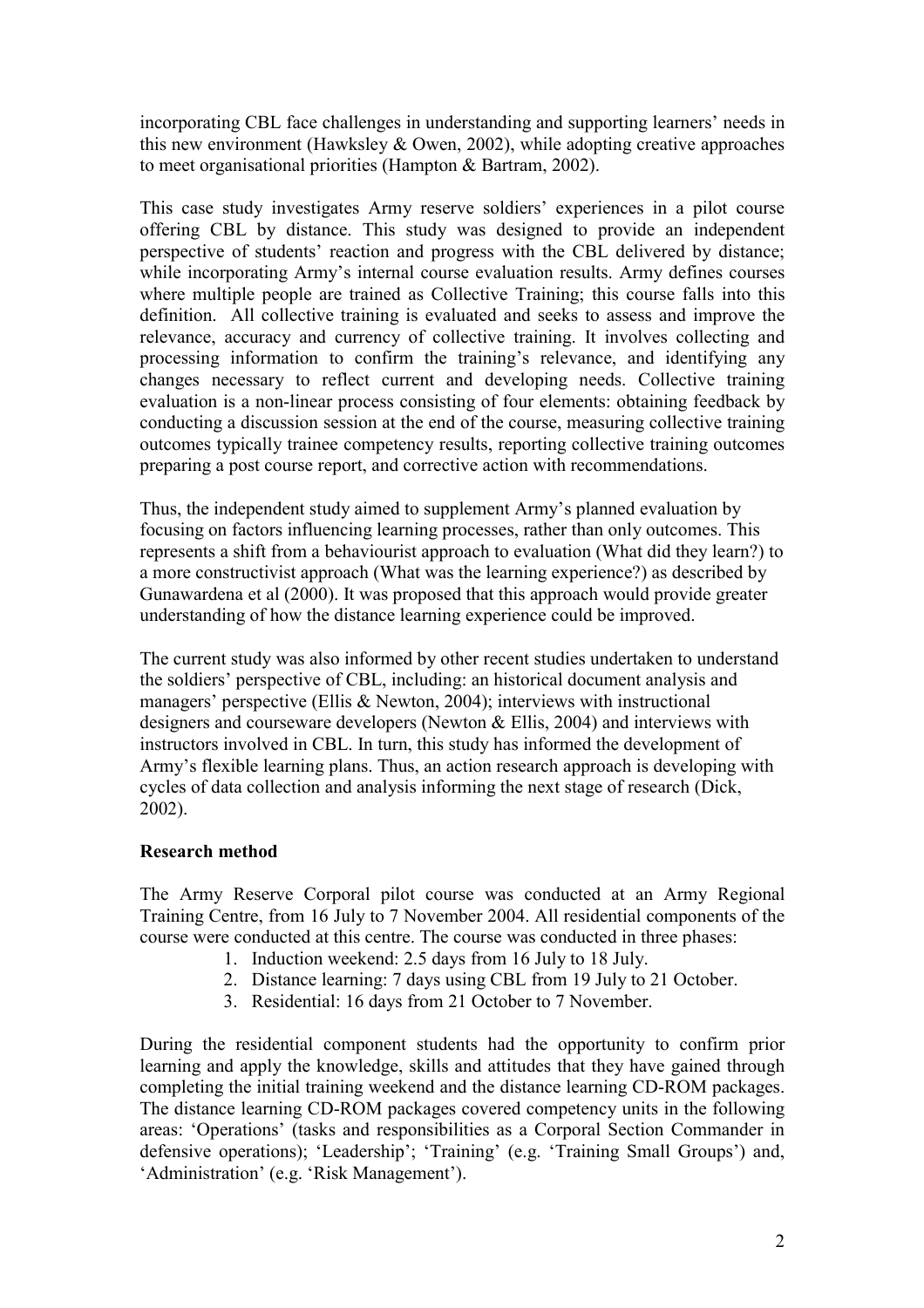The main research questions were:

- What are students' overall perceptions of CBL and distance learning?
- What factors influenced learning?
- What learning strategies were used?
- What learning support was useful?
- What suggestions are there for improvements to the course?
- How does this understanding inform effective flexible learning design?

Three main approaches were used in this case study: a pre-course student questionnaire; four cycles of student phone interviews (at monthly intervals during CBL and after the residential component), and a discussion group meeting at the end of the residential period. All data were subjected to procedures that are consistent with Grounded Theory (Glaser & Strauss, 1967) methodology. This provided iterative processes of data collection and comparison to identify categories in data as they emerged.

The purpose of the pre-course questionnaire was to understand students' characteristics and how these may influence their perceptions and experience in the course. Previous interviews revealed assumptions about the homogeneity of soldiers' characteristics, such as, managers' expectations that they are the 'X-generation' and thus, computer literate (Newton & Ellis, 2004). Managers and instructors expected that Reserve soldiers to be more diverse, but there was no background information available about the students for them to base this on, indicating a bias toward accepting stereotypes. The pre-course questionnaire provided a range of Likert ranking questions and short answer open-ended questions. Of the total of 17 students who were enrolled in the course, 16 students (15 males, 1 female) agreed to participate in the study.

The aim of the interviews was to gain an understanding of learning processes for students as they progressed through the course. Initial phone interviews took about 30-45 minutes, and handwritten notes of the main issues and specific quotations were taken. These notes were coded to identify categories in data using QSR Nud\*ist (2000). The interviews used a convergent interview approach (Dick, 1998). The opening questions were: 'What do you think about computer based learning and distance learning, so far?' and 'What is working and not working for you?' Students were allowed to talk about any issues they considered relevant to the course. Other questions were subsequently asked to clarify and confirm the main issues as they emerged from the interviews.

The discussion forum with students after the residential period was held in collaboration with Army's Training Centre evaluations' officer with a focus on confirming students' ideas to improve learning effectiveness.

#### **Pre-course questionnaire results**

There was a wide spread of ages from 20 to 43 years with the highest proportion (44%) in the 20-24 years group. Most students had completed the Higher School Certificate and some post-secondary qualification, with three students studying at university. They had a wide a range of working backgrounds (e.g. manual labourer,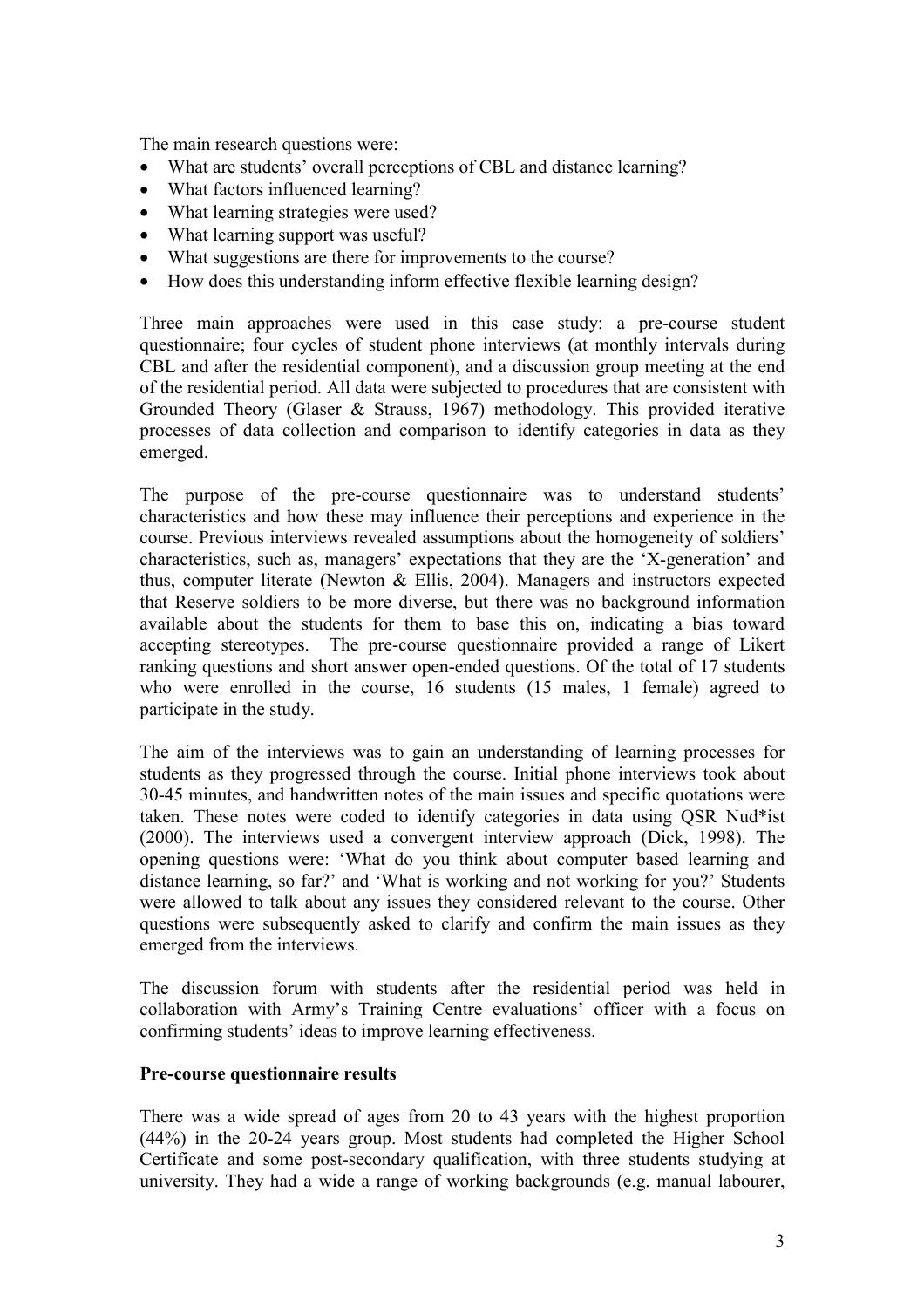trades, retail manager). They were motivated by both explicit motivation (promotion) and implicit motivation relating to personal development. The flexibility of distance learning was also an important motivator for some students.

While the majority of the students had access to a computer at home  $(81\%)$  or in their civilian job (69%), there were some low levels of computer skills competency reported. Internet access and usage levels indicated that about half were regular ('almost every day') Internet users. Table 1 indicates students' perceived competence with computer skills. These results provide evidence of diverse computer skills that need to be considered in the design and delivery of distance learning.

| <b>Computer tools</b> | Mean | <b>Standard Deviation</b> |
|-----------------------|------|---------------------------|
| Email                 | 4.63 | l.45                      |
| Web browsers          | 4.63 | .31                       |
| Single player games   | 4.25 | 1.48                      |
| Online chat           | 3.19 | 1.91                      |
| Multiple player games | 3.19 | 1.91                      |
| Discussion forums     | 3.00 | 2.03                      |

(Note: 1 = 'Never Used', 5 = 'Very High': Sorted by decreasing reported competence)

Students valued the flexibility of distance learning (Table 2) particularly features that allowed them to study at their own pace and to revise. Understanding students' priorities would assist with effective distance learning design. For example, flexible CBL navigation that allows for effective revision and provision of individual study programs would be useful.

| <b>Features of distance learning</b>             | Mean | <b>Standard Deviation</b> |
|--------------------------------------------------|------|---------------------------|
| Repeat or revise learning.                       | 4.06 | 1.00                      |
| Study at own pace                                | 3.94 | 1.06                      |
| Study where I like.                              | 3.88 | 1.02                      |
| Study any time.                                  | 3.75 | 1.06                      |
| One-on-one contact with instructor.              | 3.63 | .72                       |
| Reduce disruption to work.                       | 3.31 | 1.08                      |
| Reduce disruption of time with family & friends. | 3.19 | 1.22                      |

#### **Table 2: Features of distance learning (importance)**

(Note: 1 = 'Not important', 5 =' Extremely important': Sorted by decreasing importance)

There was some consistency in perceptions about study skills (Table 3). These results suggest that orientation and assistance with time management and encouraging student interaction to support learning during the course would be important.

#### **Table 3: Study skills required**

| <b>Study skills</b>                                                              |      | Mean<br>S.D. |
|----------------------------------------------------------------------------------|------|--------------|
| If feel confident that I have sufficient computer skills to do the course.       | 4.13 | l.15         |
| I will have to be more organised for studying online than for face-face classes. | 4.06 | .68          |
| I would like contact with other students while I am learning.                    | 4.00 | .63          |
| I have good time management skills.                                              | 3.56 | .73          |
| I like learning on my own.                                                       | 3.00 | .97          |

(Note: 1 = 'Strongly disagree', 5 = 'Strongly agree': Sorted by decreasing agreement)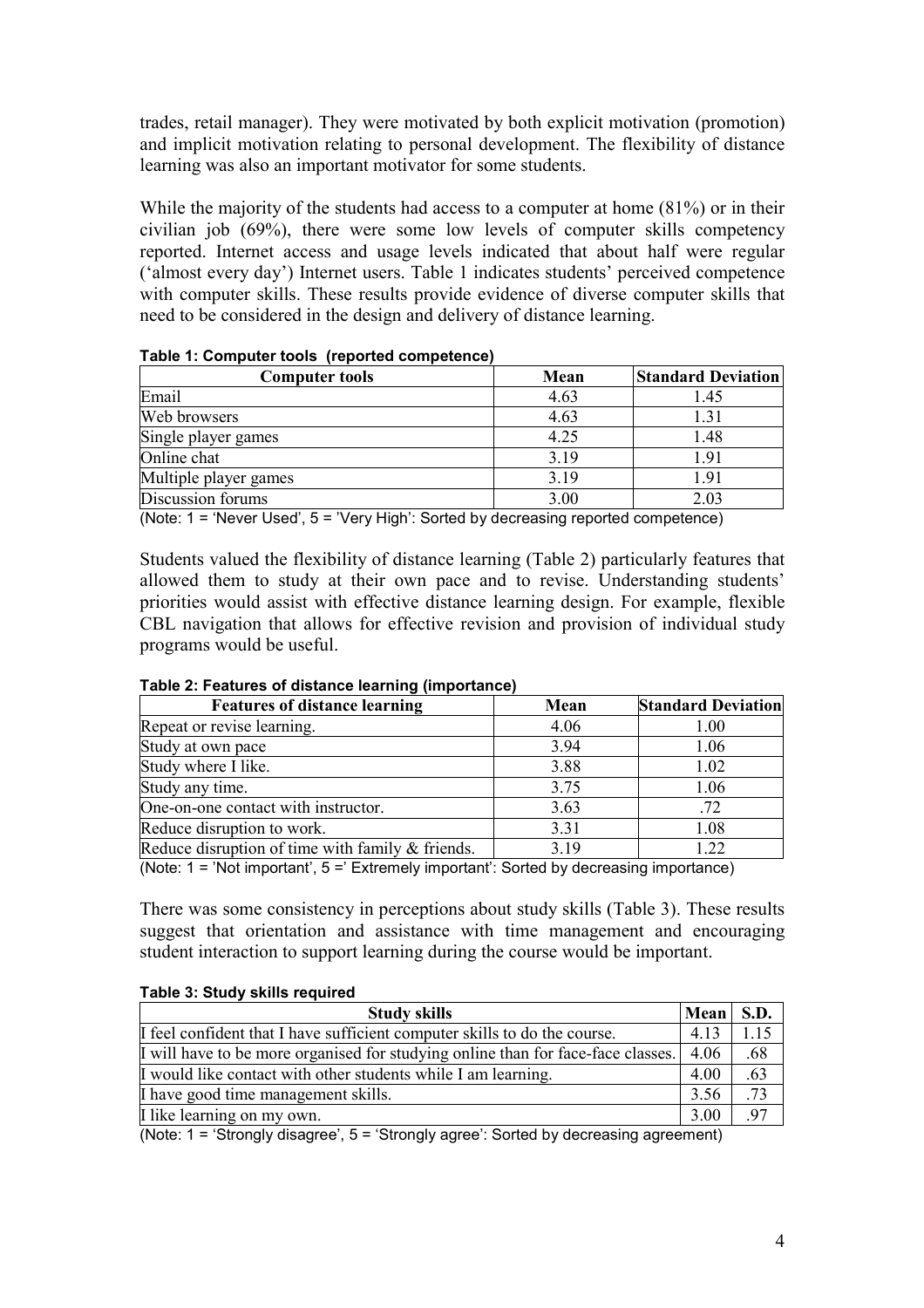Thus, diversity was a characteristic of these students. They had a wide range of previous learning experiences and valued the flexibility expected from self-paced learning. The pre-course questionnaire provided useful background information about the students and their expectations that had not been previously collected by Army. It provided an indication of some of the potential barriers and motivators for these students. Understanding students' background also strengthened the interpretation of interview responses.

# **Interview results**

As this was a relatively small group, individual characteristics and experiences were important. However, the interviews confirmed issues that were important for students as they progressed through the modules. Changes in perspectives during the course are also outlined. All respondents were reported as male to protect the confidentiality of the one woman in the group. While gender differences may be an issue in this learning environment, further studies will be required to determine any differences in perspective and experience based on gender.

# *Learners' characteristics*

The interaction of motivation, study skills, learning styles, prior Army experiences and computer skills influenced students' perceptions of themselves as learners in this environment. The students were generally confident in August that they would complete the course due to their commitment to promotion. They were also motivated by being paid for seven days to complete the CBL modules. It was evident in later interviews that students were still motivated to get through the course but they were finding it increasingly difficult to manage their time to complete the study.

Managing time commitments of work, other study (e.g. university), family and other Reserve activities was an issue in the first month and developed as a barrier in the second and third months. Students with tertiary study experience successfully used their time management skills by allocating specific time periods to do the course. However, the two-week residential competed with university study time or clashed with the end of year exam period and all of the university students had to withdraw. Thus, providing skills in scheduling Army study with other commitments was important. Providing more flexibility in timing of residential periods would also provide more course completion options.

Previous Army experience influenced students' expectations of the course. Students with previous infantry experience were, generally, more confident that they would pass and found the CBL package useful for reinforcing their previous learning: 'This is really good. I can reflect on what I already know. It reinforces what I already know and I will have it down pat and revise'. Students with prior practical experience were also more likely to be frustrated using multi-media presentations and would have preferred more self-paced learning with control over the pace and content to be covered. Students with less Army experience were less confident of their progress and expressed a need for some practical reinforcement of their learning: 'I am very concerned. I have had no weapons experience…I am hoping that there will be time for practice at residential'. Thus, understanding students' prior Army experience and expectations would assist in designing more effective self-paced learning and practical learning reinforcement opportunities.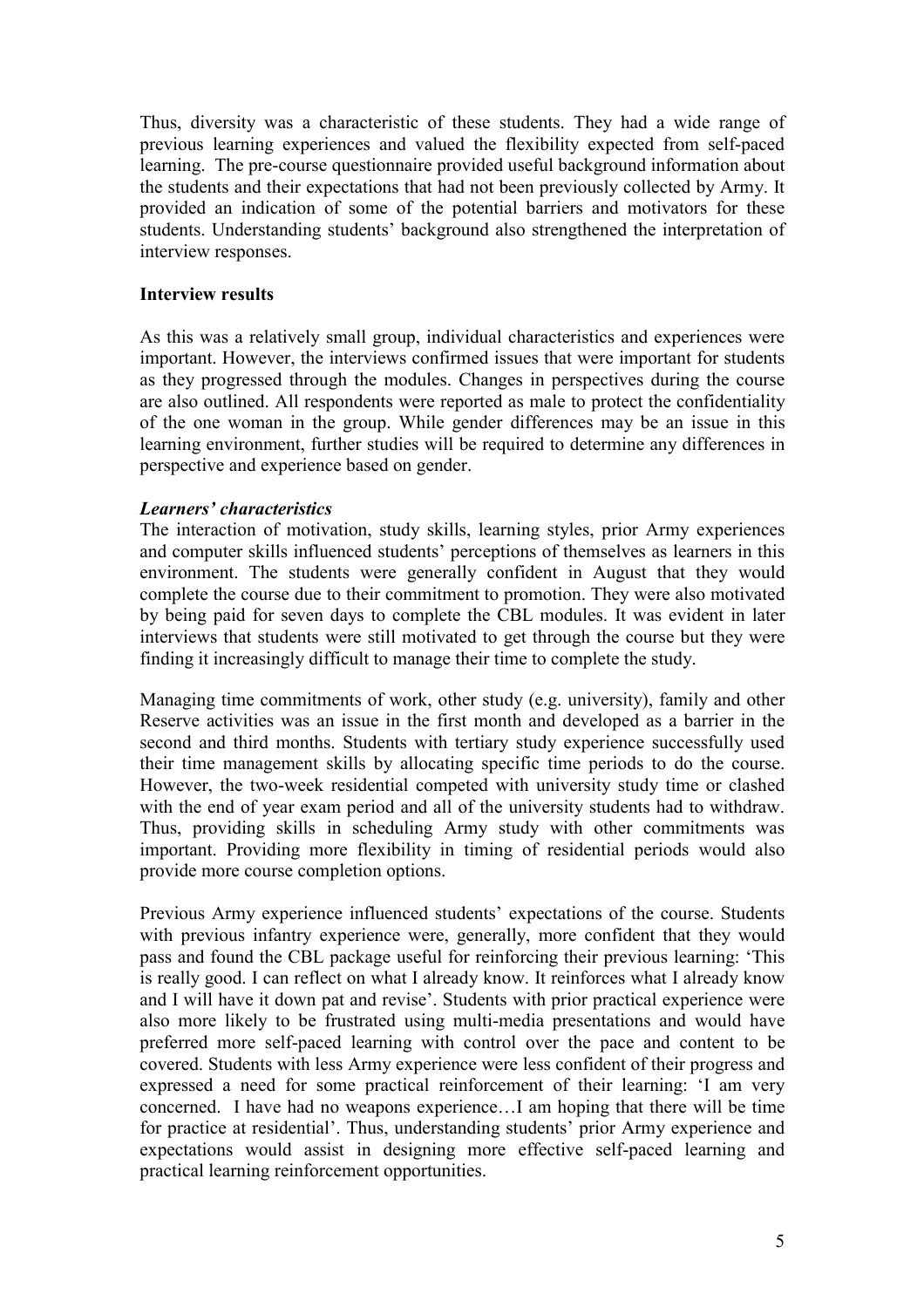While most students expressed confidence in using computers, a few students experienced problems in managing computer problems, for example: login procedures, file management, software stalling, viruses and Internet problems. Students received some assistance from instructors or Army computer support or 'mucked around and fixed it' with some gaining confidence in their computer skills from this experience. Thus, while computer literacy was not an issue for using the package, trouble-shooting computer problems was an issue. Providing a basic computer skills course would assist students' confidence and ability to manage these problems and provide them with additional generic work skills.

#### *Learning methods*

It was evident that students were reflecting on how they learned, reacting to aspects of the CBL package and adopting their preferred learning methods. Most students expressed a need for doing something to assist their learning, including interacting with online activities and notetaking. The online interactive activities were also referred to positively: 'I go back through the package to do the games again-do the fun bits. I enjoy the games. I have played some of them eight times. That is what learning is about-you learn more. This is true especially for soldiers.'

When asked what was helping their learning, the most common answer related to notetaking. Students reported taking notes to help them to learn, to do the quizzes and to revise before the residential. While times suggested for completing the modules were regarded as reasonable, students were taking longer than expected to make handwritten notes (sometimes extensively) while they were going through the package. 'Writing the notes makes me slow down and read it'; 'The notes are my set of notes and I will not have to go to the package to revise' (August interviews). In later interviews they had reduced their notetaking, 'down to the more important points regarding the quiz' (September interview), and to revise. However, in October many students had not had time to revise their notes and were hoping to use them at the Residential final assessment. Thus, anxiety about long-term learning retention was an issue. Providing summative assessment of some theory competencies or practical reinforcement of practical skills within the three month CBL period would reduce this pressure.

When asked what was helping their learning most students also referred to features of the CBL modules (audio, graphics, text, animation, video and learning activities). Students tended to favour either text or audio presentations for finding answers to the quiz, indicating preferred learning styles: 'Everything is spoken. I don't have to read. I can just listen. This is the way I learn…it is easily integrated. This is how I learn at university'. Also, students identified that audio allowed for lower literacy levels: 'It reads to me-I enjoy that. I am not a strong reader'. Thus, providing text and audio options was important.

The CBL graphics were mentioned positively in terms of learning practical knowledge and skills: 'In the video you can see someone carrying out the activity which clarifies the information'; 'Multimedia media keeps you interested. It is easier to take into your mind-easier to remember-stays in your mind more'. While most students appreciated the richness and interactivity of the multimedia, some students had difficulty managing multiple sensory inputs which they found confusing and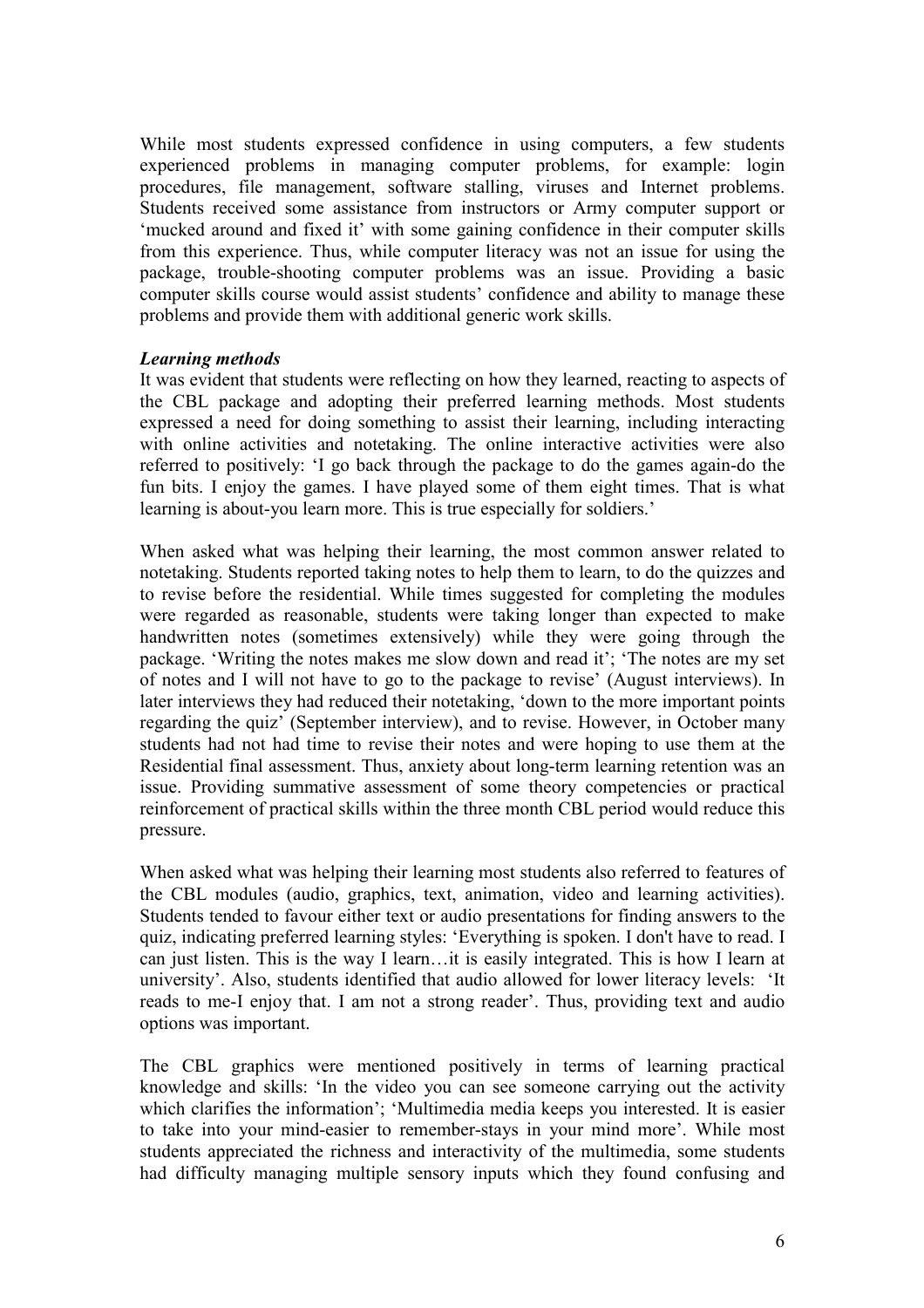prolonged their study time: 'I have to listen and write it down. It is not confusing-it is annoying. As I am trying to read, I find the audio annoying, distracting'; 'I find that I have to go over it 2-3 times-there is too much going on the screen.

Thus, providing an integration of learning methods allowed for a range of learning styles. In general, students found multimedia-based modules were more enjoyable and the text-based modules were quicker to go through and to answer the quizzes. Awareness of literacy levels, learning styles and learner control of some features (e.g. turning off the sound) will assist some students.

# *Learning Environment*

Students wanted suggested completion deadlines to provide study motivation with the flexibility to negotiate changes in their progress with instructors. Quizzes were to be posted or emailed to students according to the Army schedule of CBL module completion. Course management issues became more evident towards the middle of the CBL period (September) when quizzes were not being sent to the students on time and they received conflicting messages from instructors about their management.

Problems with self-directed learning also emerged. While most of the students were keen to use the CBL modules at the beginning, they were motivated during the course by instructor contact (usually weekly) and in particular, completing quizzes. Quizzes were viewed as explicit motivations as the instructor checked them, although the students knew that they were only formative assessment. It was found that there was little distinction being made between doing the quizzes ('finding the answers'- Interview) and learning: 'I have done three modules out of eight; I am just clicking through-doing the quiz at the same time' (September interview). Many students were behind in their study in September (2-3 weeks behind the suggested timetable) and without external assessment deadlines they were less motivated to prioritise study time. By October, most students had not completed all learning activities in the modules, although most had done the quizzes. Understanding the role and impact of instructor contact and assessment on students' motivation is important. Balancing the need for control over students' progress and providing effective learning activities and feedback needs to be considered.

Concern with retention over the three-month period increased over the CBL period. While this could be considered a normal concern, not having the opportunity for effective formative assessment, particularly practical experience, was an issue. While students were reasonably confident about using the CBL package there was a desire for practice to reinforce their understanding and retention of learning for the practical assessments: 'As adult learners- needs change as you get older; you need to read it and then do it. You need to put it into practice. In face-to-face you get the opportunity to do mini tests, practical tests.'

There was acknowledgment that the CBL package provides a basis ('a heads up'- Interview) for learning practical skills. Students with infantry experience also expressed some concern about the other students managing practical aspects of the course: 'It is still a good package. It prepares them relatively well. Without the practical, it is a lot to assimilate'. To reinforce learning, students asked Reserve Unit supervisors for practice, while others would have liked to do this but thought it too difficult to organise. Unit supervisors were not familiar with the CBL package, which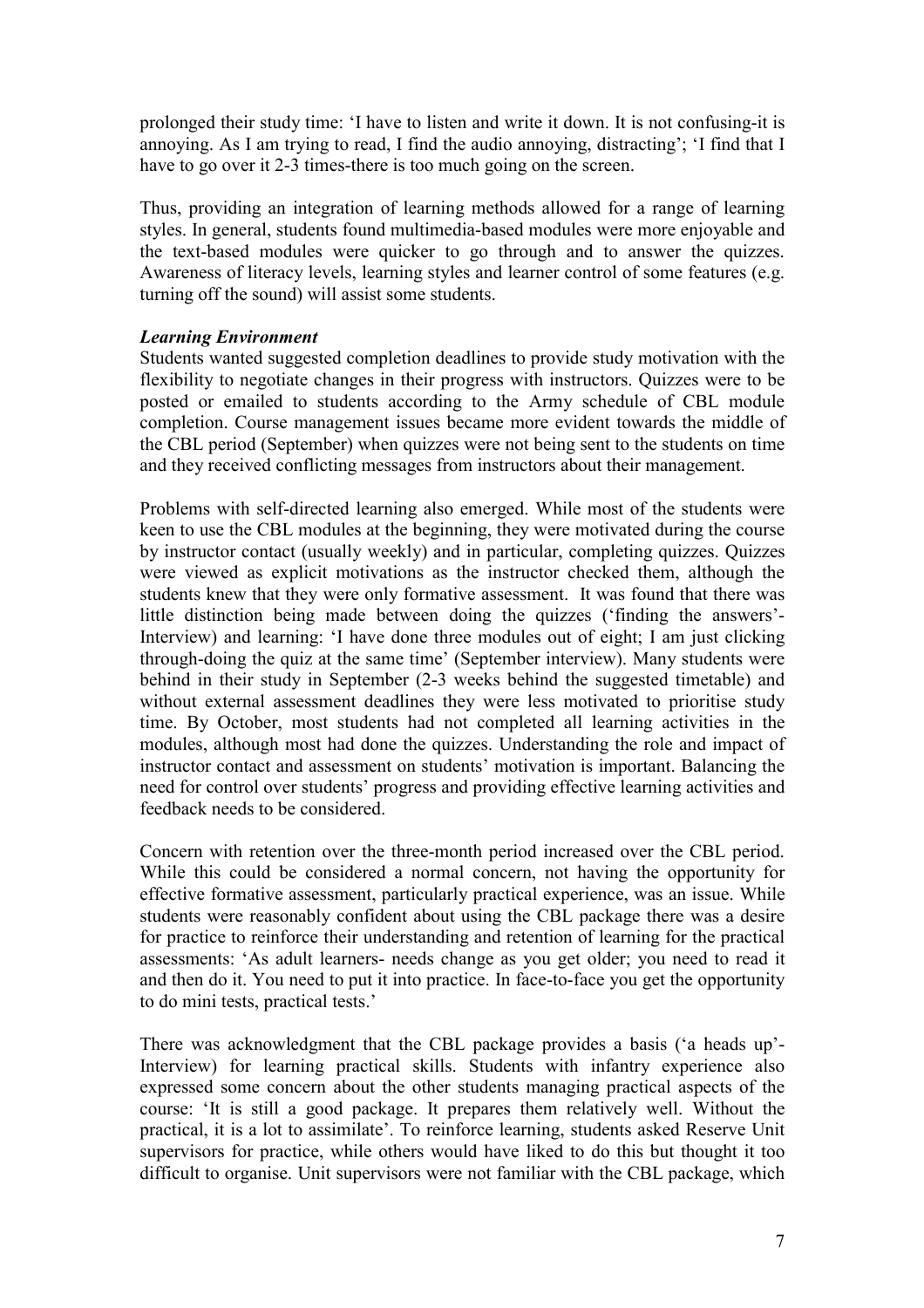discouraged support for the students' requests. Further, when shown the package, some supervisors made negative remarks about the content which further discouraged (and confused) students. Better communication and support from Units would assist learning.

There was awareness that doing the quizzes was not necessarily reinforcing learning: 'After doing the quizzes, there is still in doubt in my mind that I know the materials.' Some students were hoping to redo the package for revision, although the time this would take was mentioned as a restriction. There was a desire for time to revise at the residential before the final assessment: 'I am sure I will pass. I do have a problem remembering though. The Army usually lets you revise before the test' (October interview). Distance learning requires longer retention time than residential training when summative assessment occurs close to training (within days). Understanding learning processes required to reinforce and retain knowledge and skills is important.

Face-to-face classes were thought to provide more effective learning; however, there were advantages of CBL in terms of interest, focussing on learning and time for revision: 'Classrooms can be boring; just sitting there for 40 minutes. People go to sleep'; 'Computer based learning is a lot easier than in the classroom. It gives you time to go over what is important. Reinforce what is in your mind'. Some students could see advantages in both delivery methods. Face-to-face provided a more focussed learning environment with the discipline of an instructor and opportunities for questions and feedback and CBL provided a more flexible learning environment in terms of learning when and how quickly they learnt. Thus, integrating the features of different modes of delivery in a more blended model would provide a more effective learning environment.

# *Learning support*

Face-to-face learning (with or without CBL) was viewed as providing more opportunities for questioning instructors to clarify understanding. Students also provided insight into their perception of Army culture that may be missing from CBL, including discipline and instructors as role models: 'With face-to-face classes, you can observe others, observe the DS (instructor)-look up to supervisors, ask: 'What am I doing right?'; 'Army courses keep you on your toes with lots of regurgitation. The DS will quiz you anytime during the day'.

Some students also found it difficult to ask content type questions over the phone or email. Long delays in replies (over a week) also deterred students from asking instructors content questions. This situation stressed some students, particularly in relation to submitting quizzes, while other students were not concerned: 'They have not contacted us, so I guess everything is OK' (September interview). However, students found the instructors approachable and helpful when contacted.

Students had each other's phone numbers and email addresses and some had contacted each other for social and learning needs (to answer quizzes). This was mostly based on geographic proximity where they were in the same Unit and met face-to-face. There was little contact between students outside of their local Unit. Lack of time and was a limitation. However, contact with other students was valued: 'Computer based learning does not have enough discussion…We were trying to find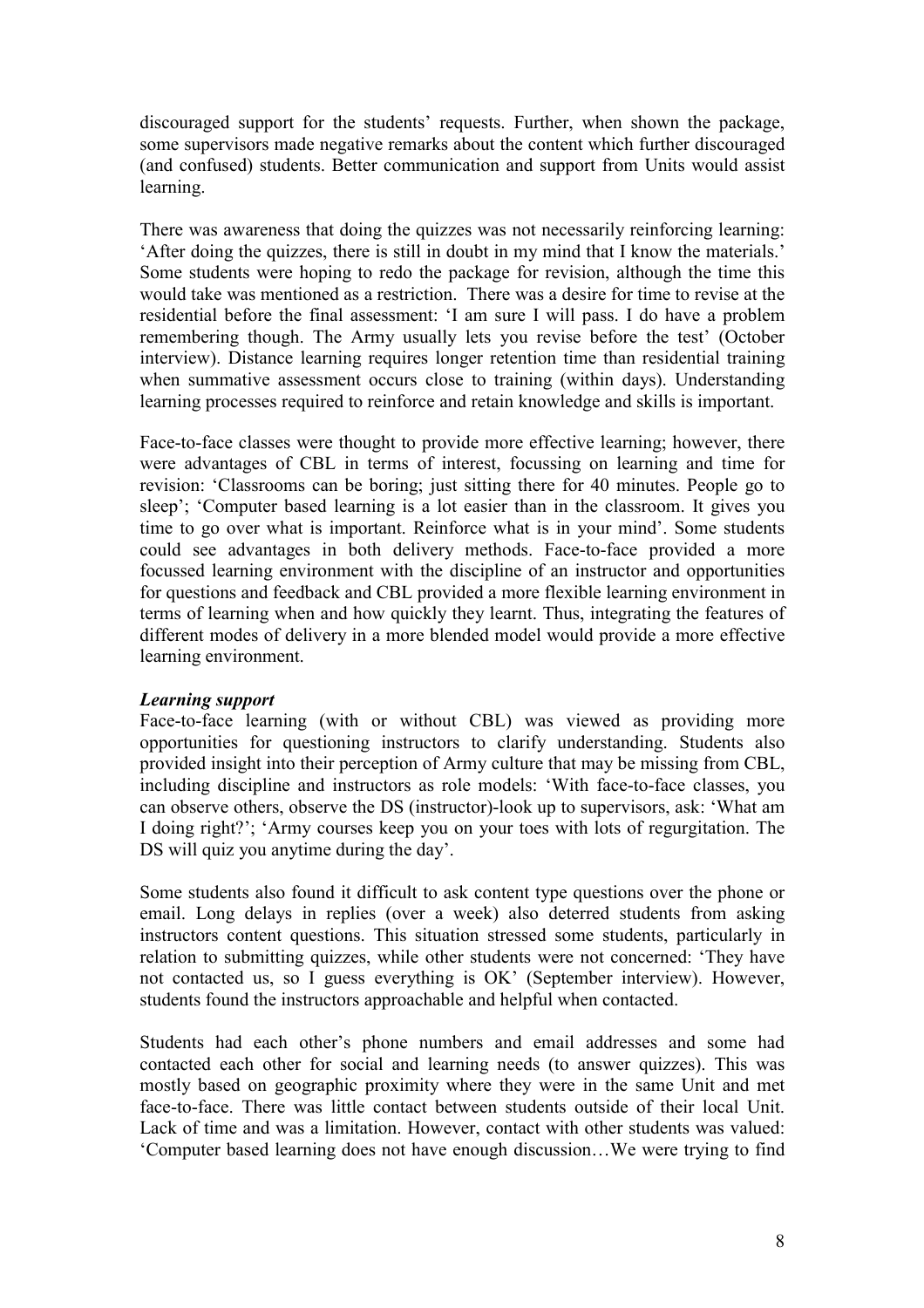one day where they could work together. But this was difficult with our civilian and Army work. We were going to have a study group. I would have really liked this.'

Thus, incorporating peer learning support and motivation was important. Providing more responsive support from instructors to student's inquiries and support from Reserve Unit supervisors would improve students' confidence and motivation to complete.

# **Conclusions**

This pilot study did not provide conclusive evidence to support or criticise CBL delivered by distance. However, greater understanding of barriers and motivators influencing learning was provided. There was significant evidence within the Army's student evaluation to support the statement that distance learning did not achieve the desired learning outcomes. The content of the distance learning packages were criticised as being, at times, difficult to understand and could not be confirmed immediately through a practical assessment or access to instructors. It was noted that only ten students completed the course and three students failed to complete more than 30% of the CBL and only one student completed all CBL modules. Despite various methods of support provided to students, they were still reluctant to utilise them. Students' motivation and time management skills were seen as the key to the success or otherwise of the distance learning component of the course. Students relied on an expectation that the CBL material would be re visited during the residential phase and the course failed to allow for the coordination of the two modes of learning. Course evaluation has resulted in Army restructuring the distance learning phase to re-purpose and move the introductory weekend to a mid distance confirmatory residential weekend, recommendation of an instructor 'distance learner' workshop and establishment of a Distance Learning Manager to supervise student progress.

Issues that need further investigation include:

*For students:* Time management, basic computer skill requirements, managing audio/text/graphics options, notetaking/ learning styles

*For designers*: Understanding literacy levels, learning styles,

*For managers:* Course scheduling/providing flexibility, training support staff, peer support, facilitating learning retention, blending/integrating different learning modes

This research has provided Army with timely and responsive feedback that has informed the development of more relevant distance learning proposals. This case study demonstrates the importance of understanding and aligning learners' needs and organisational priorities to provide an effective flexible learning environment.

*Acknowledgments*: The authors would like to thank the Army Reservists who gave their time so willingly to this study. All details presented in this paper represent the authors' interpretations of the events and issues presented in the interviews and questionnaires.

#### **References**

Bassi, L., Cheney, S., & Lewis, E. (1998). Trends in workplace learning: Supply and demand in interesting times. *Training & Development, 52*, 51-75.